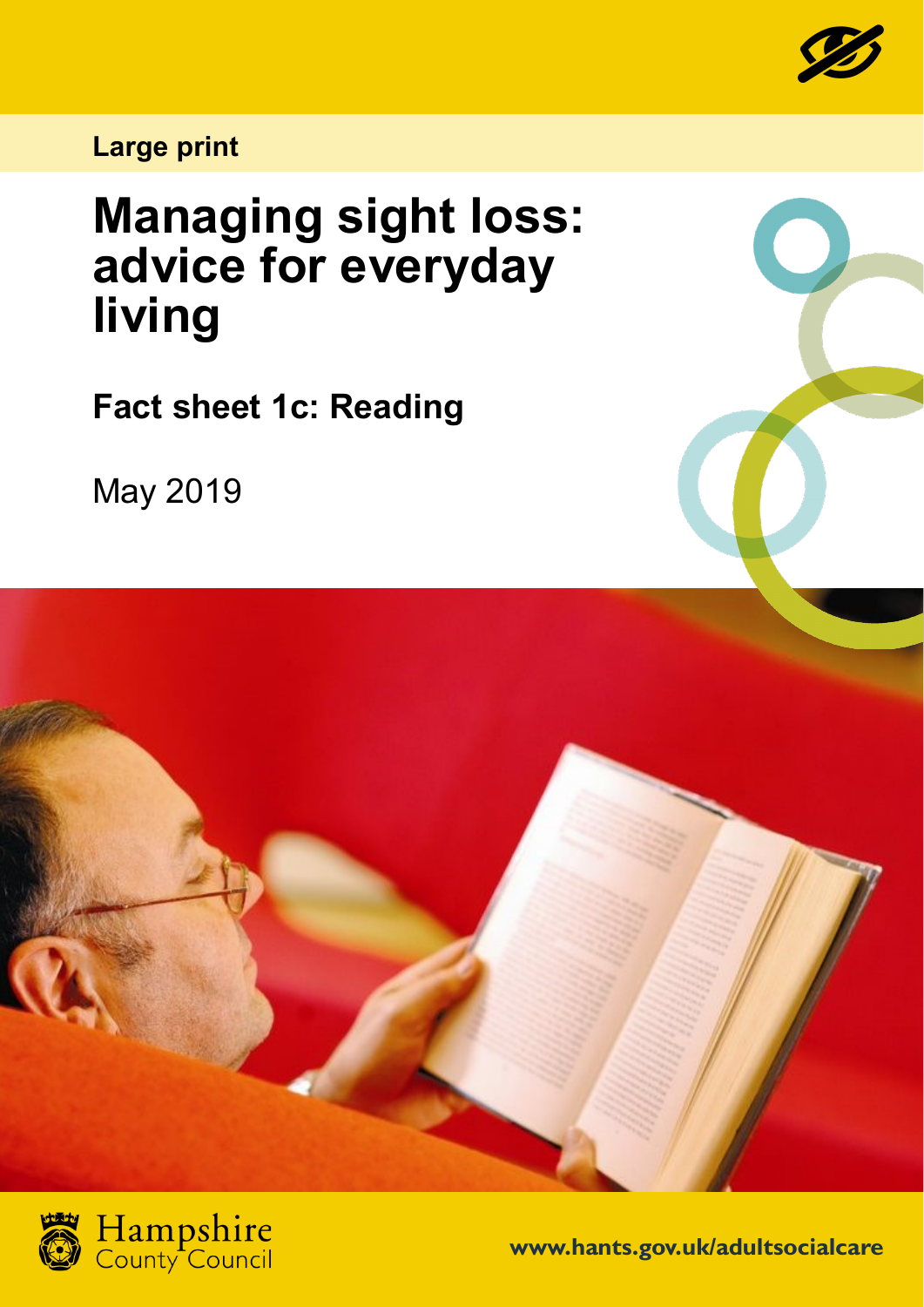## **Reading – what you need to know**

- Most people with vision impairment want to know how they can continue reading. In fact, there are many resources and devices that can help you continue to read cookbooks, stock reports, or the latest bestseller.
- A lot depends on you. You must be patient, willing to try new ways of doing things and willing to practice. Try low vision optical aids and reading resources. Your consultant or low vision clinic can help you explore devices that range from simple magnifiers to closed circuit television monitors that magnify printed words and pictures.
- No device, technique or service will replace the vision you have lost. Reading will not be as easy as it once was. With a little persistence, however, you can develop effective new reading habits.
- As you seek new ways to pursue reading, be sure to contact your local library and ask about services for the visually impaired. The library will give you access to a wide range of free services, including a surprising selection of large-print books and newspapers.
- Adults' Health and Care and Children's Services (previously Social Services) Sensory Teams can also advise on communication aids.

## **Large-print material**

• In addition to the library, several major publishers, catalogue companies and service organisations offer large-print books and materials. As an example, Reader's